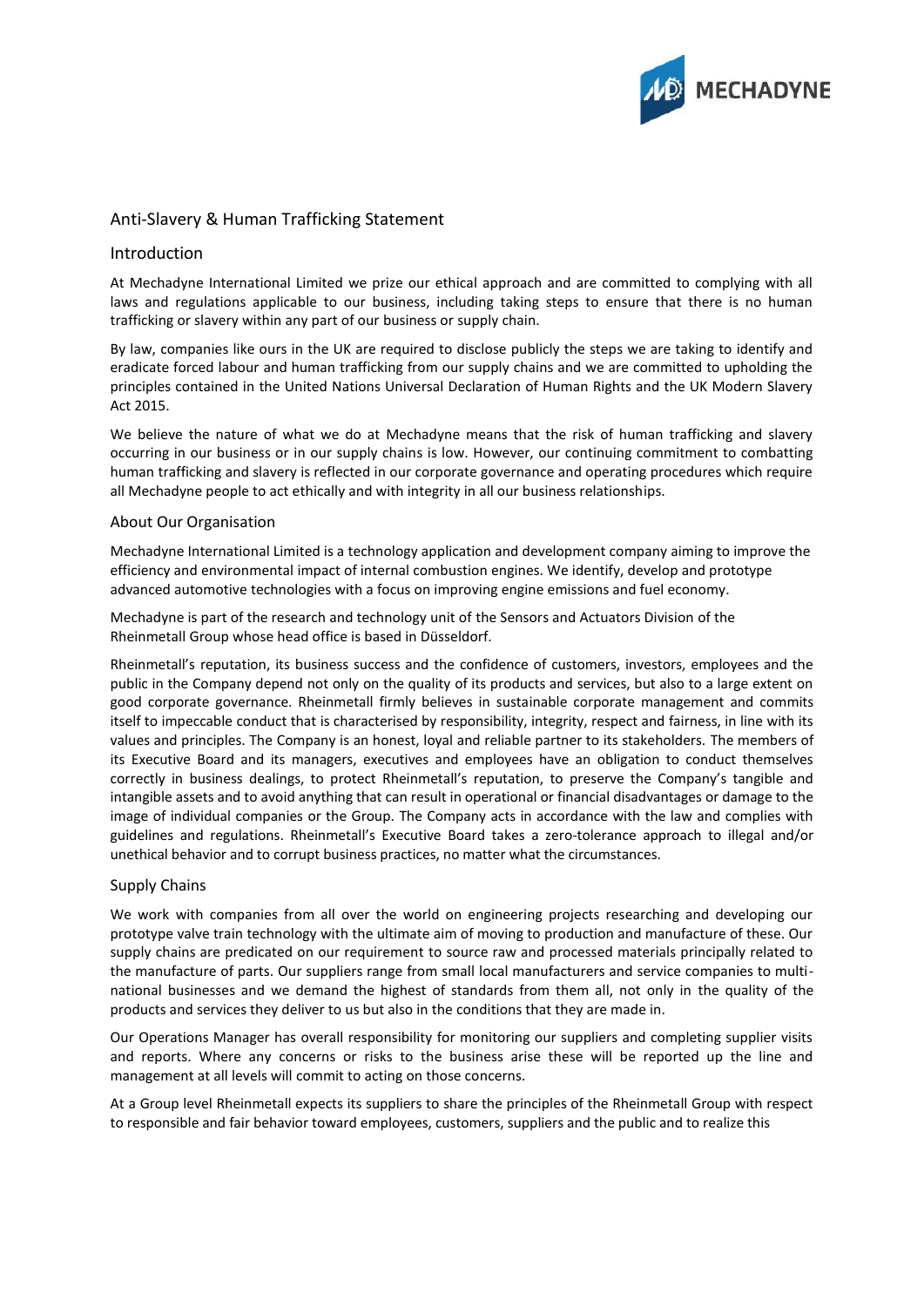

responsibility accordingly. Rheinmetall expressly supports and encourages its business partners to apply and take into account the principles stipulated in the Group's Code of Conduct in their own corporate policy and sees this as a beneficial basis for further business relationships

#### Controlling and identifying risks

Within our own operations, the risk of slavery and human trafficking is controlled as a result of our policies and procedures, the oversight built into our operations, and the knowledge and skills of our staff.

Externally, and without exception, we expect all of our suppliers to commit to the highest possible standards in their employment practices. If they are found to be failing then we will challenge them, and if they are then still unable to meet our stringent standards we will source product elsewhere.

#### Our Policies on slavery and human trafficking

Our modern slavery policy sits alongside our corporate governance and reflects our commitment to acting ethically and with integrity in all our business relationships.

In addition, we have a solid structure of existing policies and procedures which support our commitment and are relevant to preventing human trafficking and modern slavery.

At a Group level these include:

- Rheinmetall Group Annual Corporate Responsibility Report
- Group Corporate Compliance policies
- Group Code of Conduct

At an individual business level in the UK:

- Positive and flexible working environment
- Anti-Bribery and Corruption policy and training
- Equal Opportunities policy
- Whistleblowing policy

#### High risk activities

The main risk to the implementation of this policy is geographical. In order to minimise this, our Project Coordinator maintains consistent contact with suppliers who are aware that they may be challenged at any time.

The Evolution of our Anti-Slavery and Human Trafficking Policy

In line with legislation and because of the importance of ensuring that our commitment to ethical behavior remains part of the DNA of our business we aim to build on our current measures year on year as follows:

- Modern slavery has become a regular agenda item at our senior management team meetings. Any breach of this policy will be treated as a non-compliance and will remain as an agenda item until it has been fully dealt with. Any learning points will be fed back to the team and incorporated into their processes.
- Provide the opportunity to all employees who have any contact with our supply chains to complete training on modern slavery.
- Ensure that all suppliers are challenged on a regular basis to ensure that they meet our standards.
- Review our internal policies to ensure a robust and consistent approach.

This statement is made by Mechadyne International Limited pursuant to section 54(1) of the Modern Slavery Act 2015 and constitutes Mechadyne's slavery and human trafficking statement for the fiscal year to 31<sup>st</sup> December 2022.